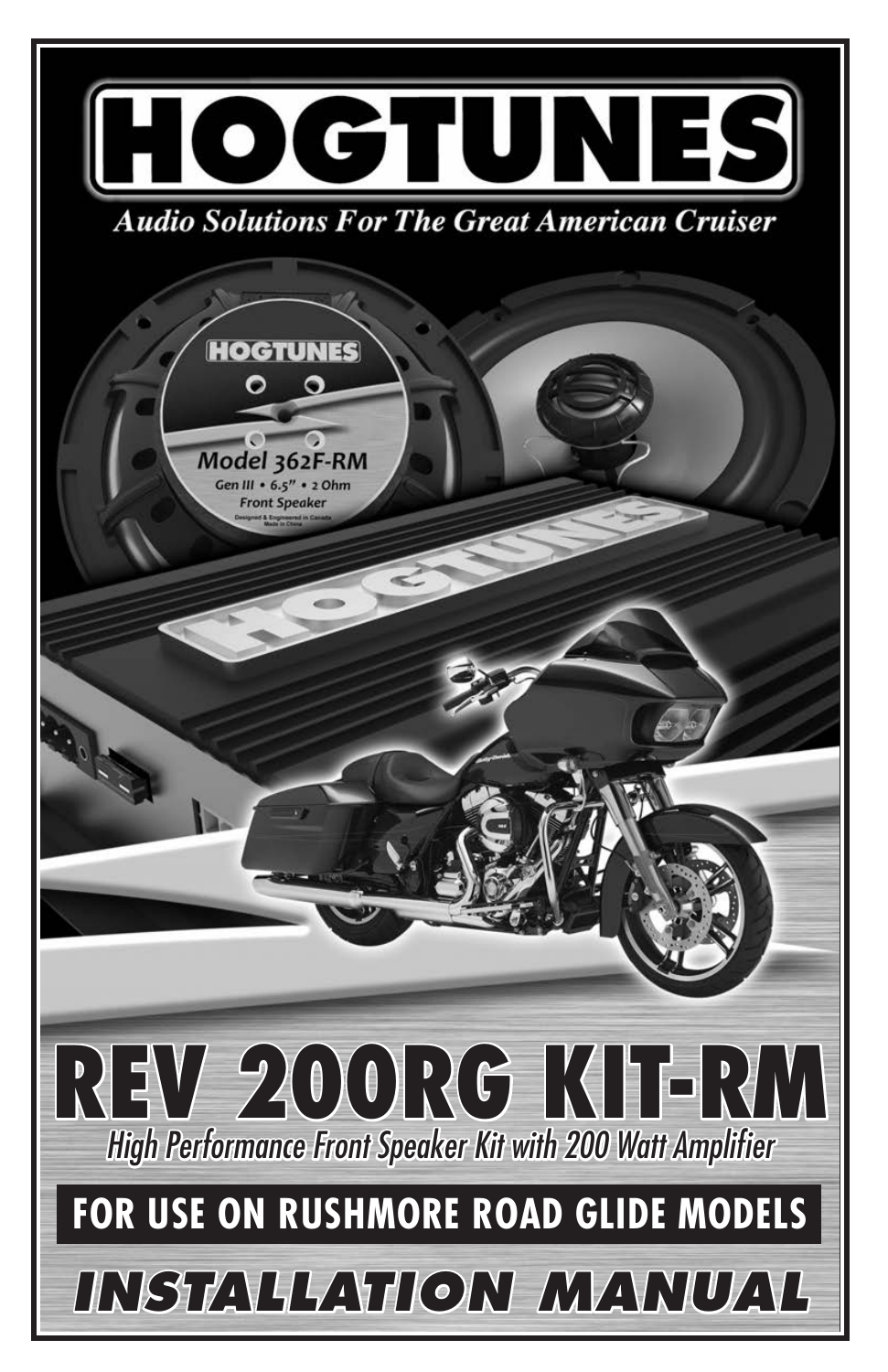Thank you for choosing the Hogtunes REV 200RG KIT-RM for Rushmore platform Road Glide models. Since positive word of mouth is the best way to grow our business, we want your system to work as well as it was designed to. If you have any questions or concerns, we are here to help.

# **The installation will be done in 2 major steps.**

**Step 1:** Changing out the front speakers **Step 2:** Installation of the amplifier

Please follow the installation instructions as provided on the following pages.



*A video version of this manual is available at www.hogtunes.com If you still need assistance, please consider a professional installation by your motorcycle dealer.*

### *Hogtunes Contact Information*

*Email: tech@hogtunes.com Tel: 705-719-6361*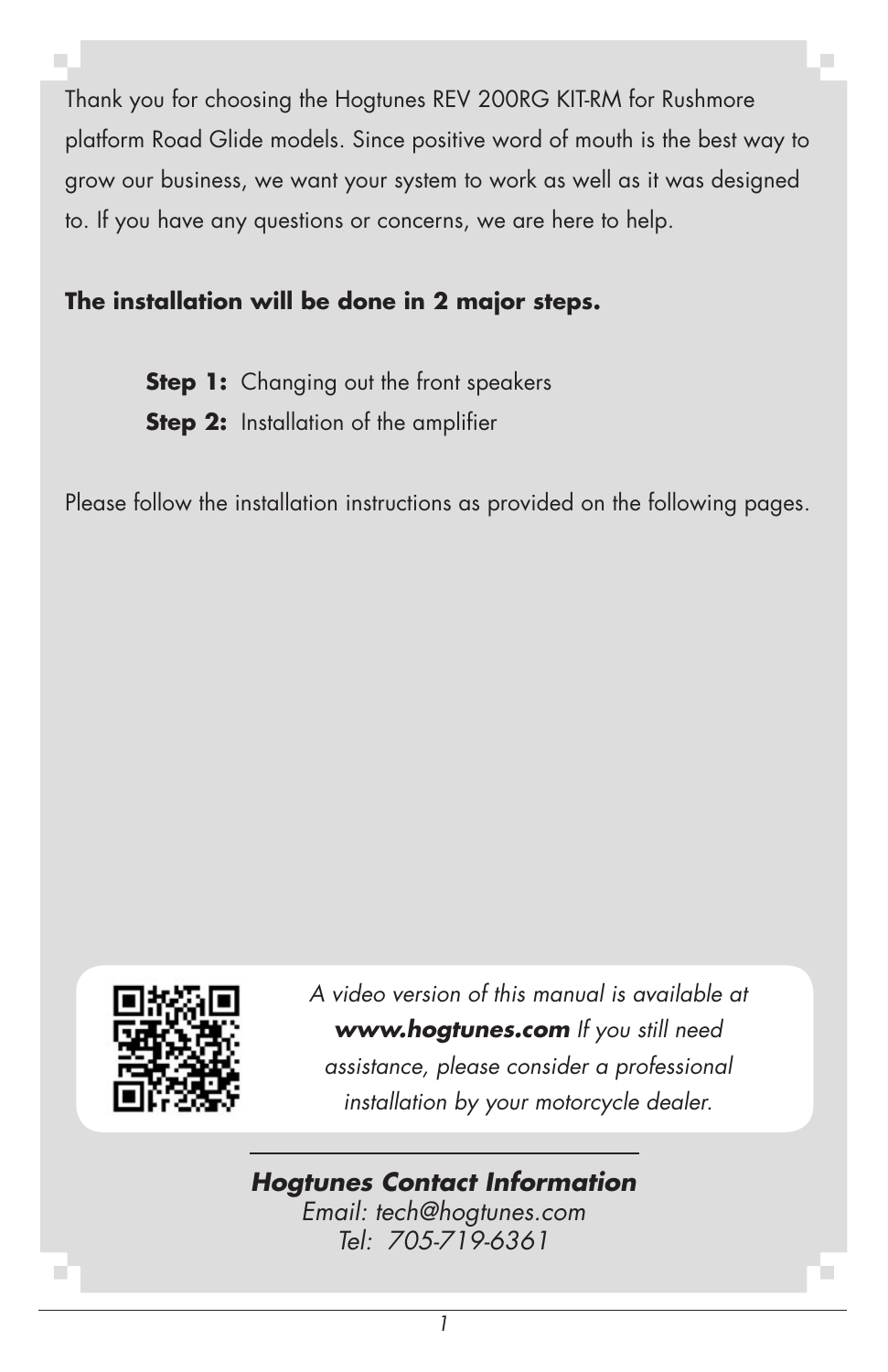# **362F-RM Front Speaker Installation Instructions**

- Step #1: Remove the seat and both wires (+ and -) from the battery. Each factory speaker grill will be removed from the inner fairing by prying up on them. In most cases you can pry these off with your fingers, but if you must use a tool, please use something with a 90° end being extra careful not to scratch your inner fairing.
- Step #2: Remove the outer fairing from the bike and then the headlamp assembly. Refer to a service manual if you need help with this. NOTE: Placing a towel on the front fender can help prevent scratches or "dings" from dropped tools or fasteners etc. Expletives will also be kept to a minimum.
- Step #3: Undo the 4 screws that hold the factory speaker to the cabinet. Carefully take off each speaker wire by disconnecting one at a time. Take a Hogtunes speaker and attach the factory speaker wires noting they will only go on one way. The #1 reason for tech related calls is loose wires at the speaker which is why we designed the self-locking clips on the speaker frame. You will need to "maneuver" the new speaker into place so it will go past grill opening but it will go in without force. **In order to make the speaker install properly, the speaker wire tabs must be oriented so they are closest to the top**  of the inner fairing (12 o'clock position). Reinstall the factory screws to secure the speakers in place making sure the speaker is flush to the mounting plane.
- Step #4: On the back of each stock speaker grill, you will see a rubber gasket and 2 white clips. These gaskets and clips will be removed from the factory grills and re-installed on the Hogtunes grills. Once the gaskets and clips are installed onto the new grills, simply press the new grills back onto your inner fairing.

The supplied Hogtunes grills are designed so the metal mesh and grill frame are easily separated for custom finishing. The metal mesh is thick enough so it should not warp during processing such as polishing or powder coating.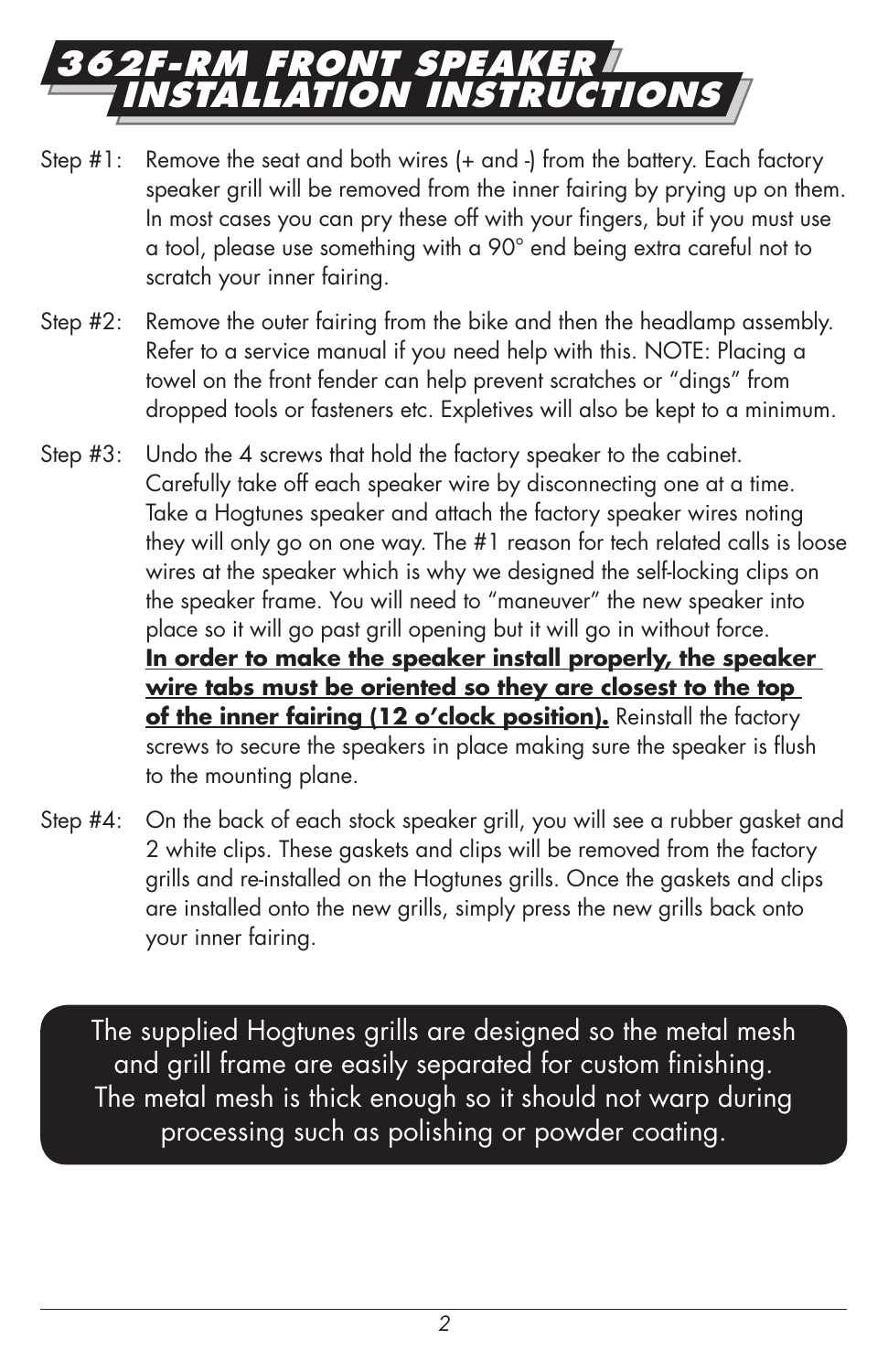



Before proceeding, please locate the points in the fairing identified by the letters in Figure 1.1.

- **A**= mounting points for Headlight assembly
- **B**= Wire passage from fairing to bike
- **C**= Brake side speaker harness (Pink and Pink with Black Stripe wires)
- **D**= Clutch Side Speaker harness (Pink and Pink with Black Stripe wires)
- **E**= Factory 2 pin plug for amplifiers (orange) remote turn on lead
- Step #1: Locate the supplied power harness and plug it into the matching pigtail on the side of the amplifier.
- Step #2: Locate the supplied input harness and plug it into the "audio input" socket on the side of the amp. Please note: Once the input harness is plugged into the amp, you will see 2 two pin plugs and 1 four pin plug. The 2 two pin plugs are used but the 4 pin is not. The 4 pin plug is there for future expansion of your system. Do not plug this into anything on your bike! If you do, you will be calling us for tech support and will have to pull your fairing back off to unplug it!
- Step #3: Locate the harness with brown/black and blue/black wires and plug it into 4pin BLACK plug on the pigtail coming out of the amplifier.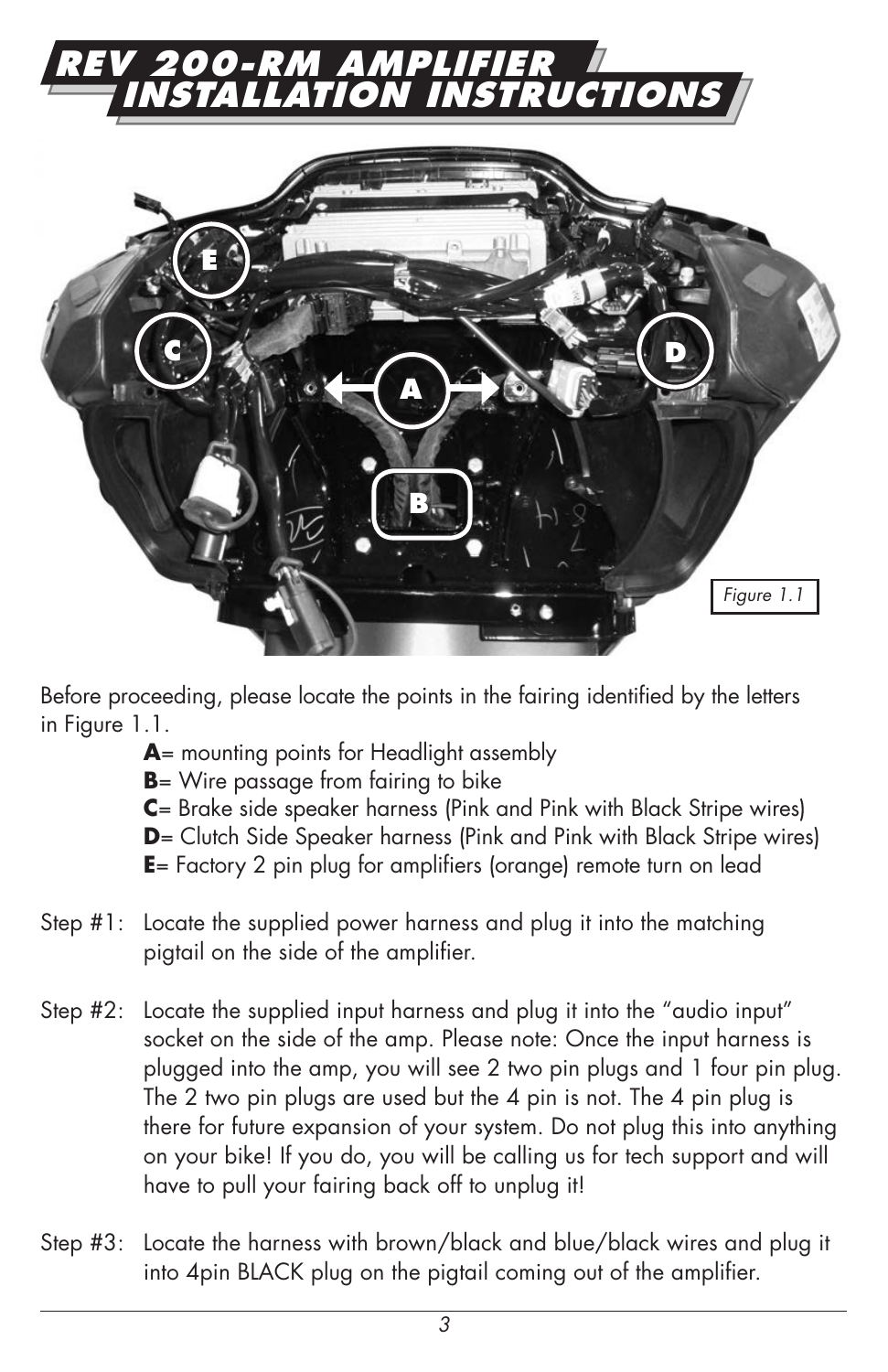Locate the supplied front output harness and plug it into the "amplified output" plug on the end of the 4 wires coming out of the amp.

- Step #4: You will see a 3 position switch on the side of the amplifier. For all typical installs, this should be in the "+3" position. The switch allows you to "tune" the amp in relation to other speakers or amps on the bikes if you add them.
- Step #5: MOUNTING THE AMPLIFIER. The holes on the front of the amplifier plate will mate to the holes that hold the factory headlight assembly to the bike. These are the holes shown as "A" in figure 1.1. Once you have the amp/plate in place, use the factory bolts to temporarily hold the amp/plate in place. No one wants the amplifier to fall on your fender by accident!
- Step #6: WIRING THE AMPLIFIER. As shown by "C" in Figure 1.1, on the brake side of the bike, you will see a 2 pin connector with pink/pink with black stripe wires going through it. The plug is close to where the wires enter the brake side speaker cabinet. Separate the connector so you now have 2 plugs. From the amp, take the plug with blue/black wires and plug it into the mating plug you just separated noting it will only go in one way. Also from the amp, take the plug with green/black wires and plug it into the mating plug you just separated noting it will only go in one way.
- Step #7: As shown by "D" in Figure 1.1, on the clutch side of the bike, you will see a 2 pin connector with pink/pink with black stripe wires going through it. The plug is close to where the wires enter the clutch side speaker cabinet. Separate the connector so you now have 2 plugs. From the amp, take the plug with brown/black wires and plug it into the mating plug you just separated noting it will only go in one way. Also from the amp, take the plug with yellow/black wires and plug it into the mating plug you just separated noting it will only go in one way.
- Step #8: In the area of "E" in Figure 1.1, there is a factory 2 pin plug with purple/blue stripe and a black wires. You may have to pull back the sheathing to properly identify this plug. From the factory, the plug your looking for has a empty connector in it that will need to be removed. Once removed, the orange wire on the amp's power harness will plug into this factory plug. The orange wire is the amps "turn on" lead and tells the amp to turn on or off with ignition on/off. The amp will not turn on if this wire is not installed to the factory plug (or any other B+ switched power source).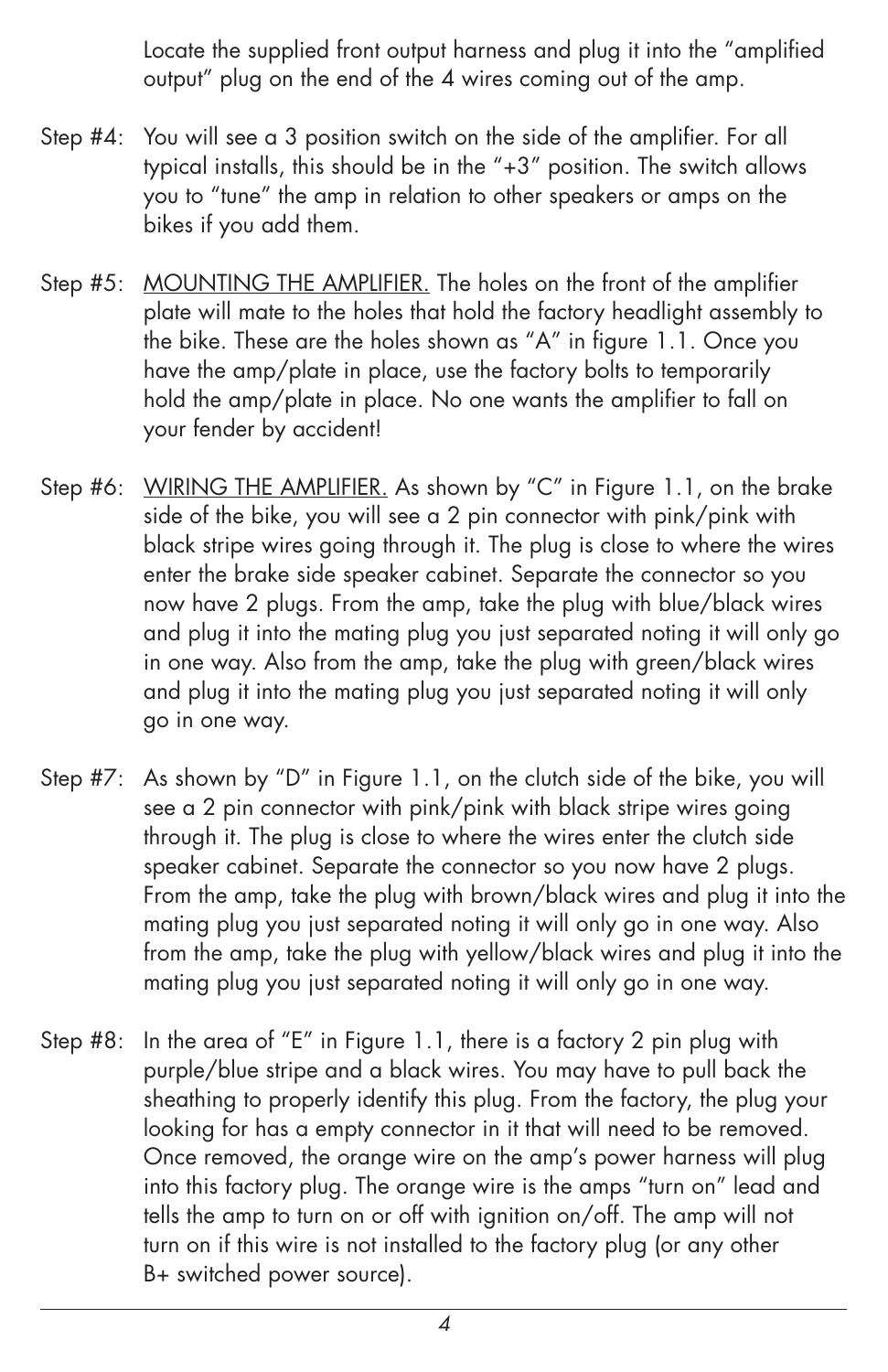# **routing the power harness**

The balance of the power harness will exit the inner fairing and go towards the frame of the bike through the "wire passage from fairing to bike" as shown by "B" in Figure 1.1.

Just in front of the tank, you will see a structure that attaches the fairing to the frame of the bike. The power harness will pass through this structure and exit through the rectangular opening where the factory harness also exits the structure on the BRAKE side of the bike. The wire harness can go under the tank towards the battery if you want, or, you can run the power harness up an over the tank, but under the tank's chrome console.

Once the red and black power wires are in the vicinity of the battery, you can attach the amplifiers wires to the battery. The factory power and ground wires are also re-attached at this time. When attaching wires to the battery, it is always a good practice to attach the power wire (RED) first. When the last connector is attached, some minor sparking is normal, as this is a function of the capacitors in the amplifier charging up.

*IMPORTANT: With all wires secured, turn the front wheel to each extreme side making sure that any wires cannot bind or impede the steering of the motorcycle. Failure to do so can cause an accident resulting in serious injury or death!*

Turn the stereo on and, at low volume, test to make sure the speakers are working. Now is a good time to "clean up" and secure the wires using the supplied zip ties.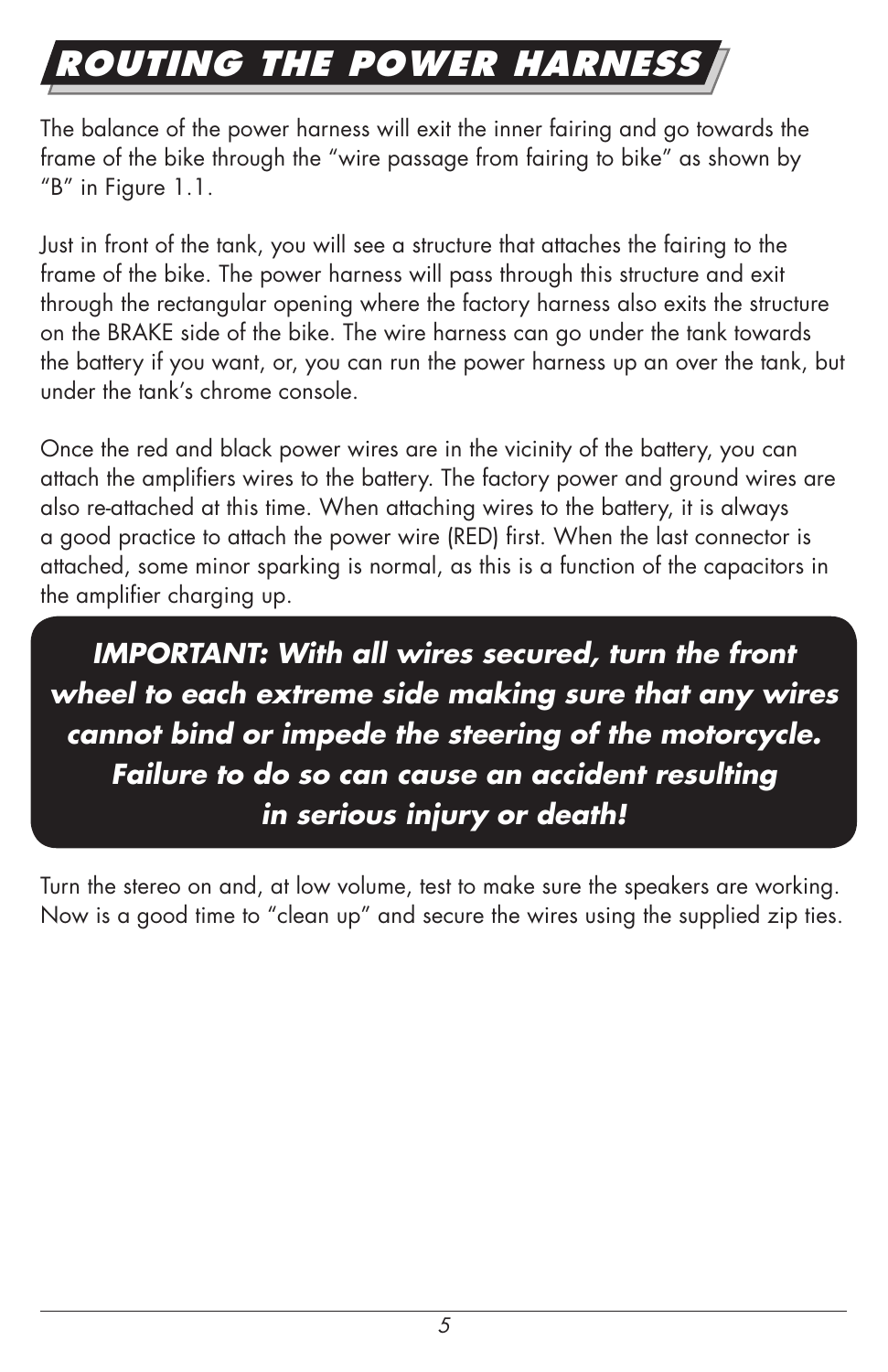Once you are satisfied the system is working, and you have the wires cleaned up and zip tied, its time to start putting the bike back together. You will need to remove the bolts that are temporarily holding the amplifier/plate in place. These bolts will now be re-installed so that the bolt goes through the headlight assembly first, then the amplifiers plate, then into the threaded plate on the bike. Once you have the headlight assembly and amplifier in place and you are satisfied everything is secure, re-install the bikes outer fairing.

# *Adjusting Your System-Please Read!*

*In order to make your new system perform as good as it was designed, please take a minute to understand and follow these tips:*

- *1) Set your "Automatic Volume Control" (AVC) to 3 bars. After extensive on-road testing, we found that this AVC position works and sounds best. Your new amplifier has been specifically set-up for this radio setting.*
- *2) Your Hogtunes system is designed specifically for a motorcycle at speed. Exhaust noise and wind noise have been taken into careful consideration in how your system performs. How your new system sounds in a driveway or garage is radically different from how it will sound at highway speeds. Although your system was set-up with a factory radio, with its bass and treble controls in the middle position, if you feel the need to make adjustments please do so (carefully) at your normal cruising speed.*

*Technical Specifications*

# **Hogtunes REV 200RG Kit-RM**

 Amp's RMS Power at 2 Ohms: 100 Watts x 2 Channels Speakers: 125 Watts RMS 200 Peak Frequency Response: 40hz - 25khz Fuse at Amp: 15 amp